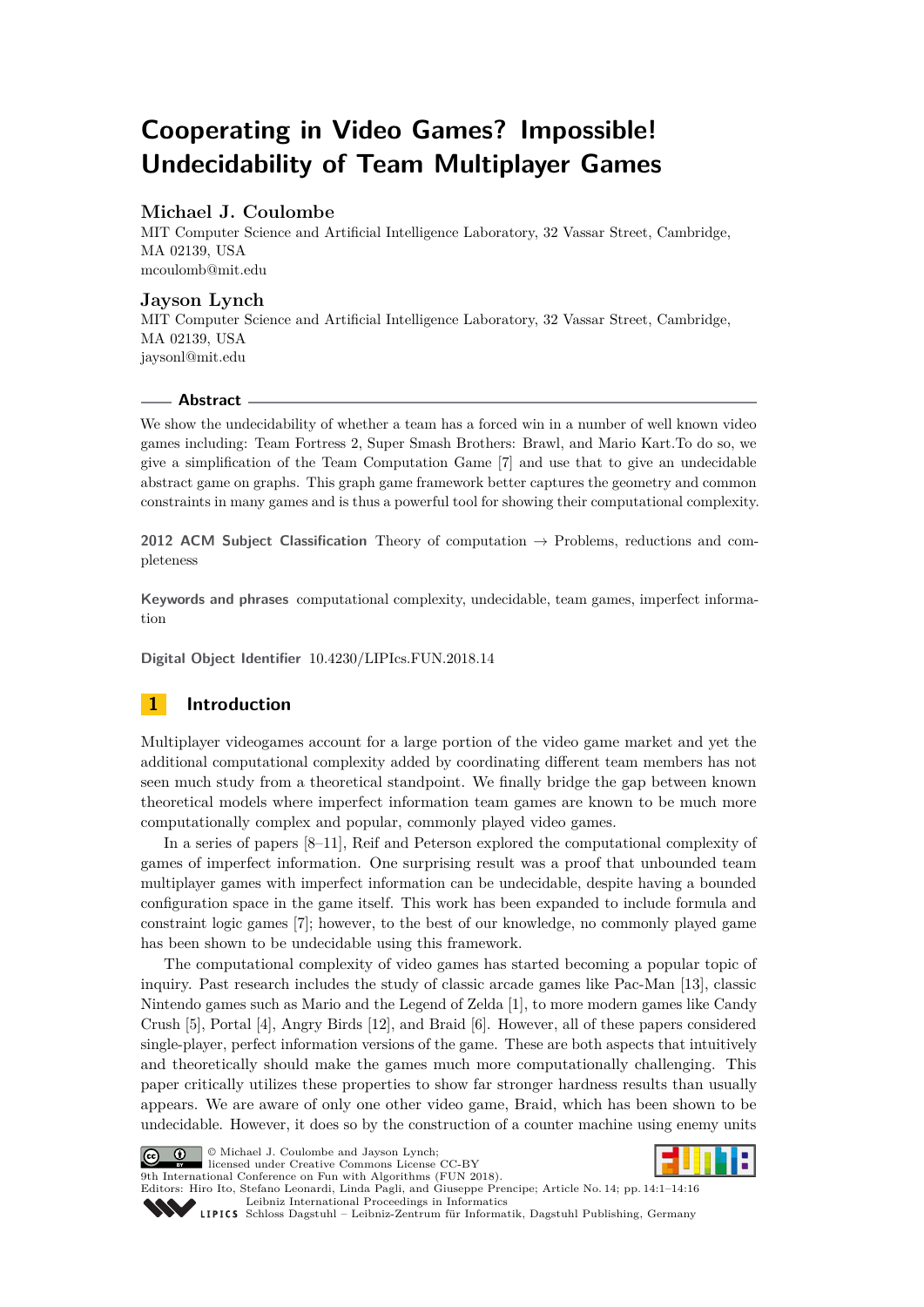### **14:2 Cooperating in Video Games? Impossible! Undecidability of Team Multiplayer Games**

and thus playing such a level will require unbounded computational resources. The ability for a bounded game state to be able to lead to an undecidable problem has been remarked on by others are a fascinating feature of this type of problem [\[7\]](#page-14-0).

In addition, much of the past work on video games has focused on environmental obstacles such as toggles for moving platforms and locking doors, rather than more central mechanics of the game. An aesthetic advantage of our proofs are that they focus on player vs player interaction and use the central combat mechanics of the game as core elements in the reduction.

## **Organization**

This paper is organized into two parts. The first half deals with abstract games and builds a framework for later reductions. In particular, Section [2](#page-1-0) details the gadgets involved in our team multiplayer graph game. Section [3](#page-6-0) reduces the TEAM COMPUTATION GAME to the TEAM GRAPH GAME using our simplification of the former, the TEAM DFA GAME, with further details in Appendix [A.](#page-14-9) The second half, Section [4,](#page-8-0) applies this framework to show the undecidability of several popular multiplayer games.

# <span id="page-1-0"></span>**2 Team Graph Game Components**

In this section we describe the different components of our undecidability framework which will be instantiated in the TEAM GRAPH GAME which we define and show to be undecidable in Section [3.](#page-6-0) Roughly speaking, it is a multi-player game with two teams, which we will refer to as blue and red, on a graph where each team wants to get one of their players to one of the win nodes. Players take time moving from node to node and from a node other nodes may be visible, allowing the player to determine if another player is there. In addition, some nodes will allow a player to guard an edge. A player attempting to cross a guarded edge will be eliminated and no longer be able to perform any useful actions. In our reduction we want to simulate a DFA which takes input from blue and red players and changes state based on this input. The state of the DFA will be encoded in the location of one player on the blue team, called the runner, and we call the other blue team members executors. The DFA entering an accept state will correspond to the runner being on a path which leads freely to a win node. The red team will supply their inputs by guarding some of the possible paths of the executors, while the executors will provide the blue team's inputs by choosing among unguarded paths to take. Both teams' inputs will force the runner to take a certain path through the region representing the DFA transition function. This section of the paper will describe these gadgets and their function in detail and Section [3](#page-6-0) will formalize and complete the proof.

We break this framework down into several important gadgets each given their own subsection. We require a state transition gadget to manage the state of a deterministic finite automaton. This is described in Subsection [2.3.](#page-3-0) Both teams need to set variables which are taken as input to the DFA which is done with the choice gadgets described in Subsection [2.2.](#page-2-0) We need to synchronize all of the players so that the variable choices and DFA execution all occur in the proper order. This is done with the delay gadget described in Subsection [2.1.](#page-2-1) Finally, there is an optional initializer gadget which forces players from initial locations to the pathways needed in the gadgets. This is described in Subsection [2.4.](#page-4-0) These gadgets are put together in Section [3,](#page-6-0) as shown in Figure [5.](#page-7-0)

In this paper we use the following diagram conventions. Edges and nodes in the graph potentially containing red Team players are red and use square for nodes. Edges and nodes potentially containing blue Team players except for the runner are blue with circles as nodes.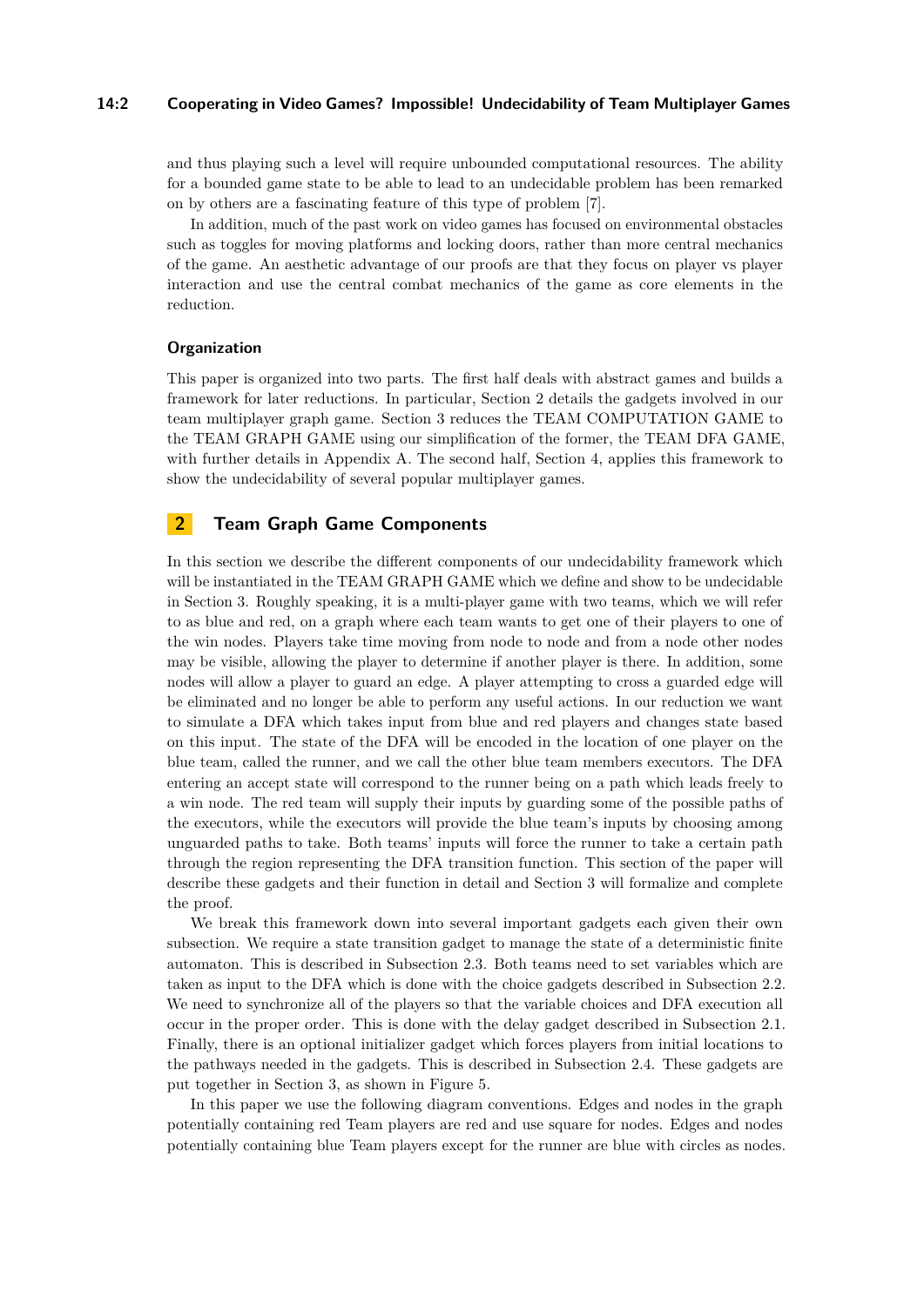<span id="page-2-2"></span>

**Figure 1** Gadget to delay the runner until a blue executor arrives to remove the red attacker.

Edges and nodes potentially containing the runner are black with diamonds for nodes. The graph contains both directed and undirected edges. Bold edges represent many different paths which serve similar function but are only accessed by one player. They are often accompanied by a label of how many edges are represented. Triple dots denote the continuation of a pattern, often many of the same type of edge. In contrast to bold edges, a different player will generally occupy each of these. Combat zones are pairs of nodes and edges and are denoted by a lightly colored red or blue triangle. The color dictates which team is posing a threat in the combat and always involves a node guarding an edge. If relevant, the combat zone is labeled with the length of time an enemy must spend traversing a guarded edge to be eliminated. These zones also imply visibility; however, we do not explicitly label visibility in all of our diagrams. Labeled boxes are used to refer to unrepresented gadgets, and dotted boxes are used to delineate different gadgets whose internal details are in the figure. An encircled *W* is a win node. Other labels and notation will hopefully be clear from context. Some of these conventions are used more liberally in the diagrams in Section [4](#page-8-0) along side more representative pictures for the games.

# <span id="page-2-1"></span>**2.1 Delay Gadget**

The simplest gadget is the Delay Gate, as seen in Figure [1.](#page-2-2) The blue runner moves through the maze and is frequently blocked from making progress by a red player guarding a combat zone (edge) from an attack node. To progress, one of the blue executors must arrive at its own attack node which threatens the red guard, who must escape outside the combat zone (and far from its attack node) or be eliminated. As long as the red-beats-blue time *κ < a* and the blue-beats-red time  $\gamma < b$ , the delay gadget achieves this goal.

# <span id="page-2-0"></span>**2.2 Red Team Choice Gadget**

The Red Team Choice Gadget gives the red team the ability to influence the path of a blue team player's movement. Detailed in Figure [2,](#page-3-1) a blue team member starts at node *v<sup>b</sup>* and wants to exit out of  $v'_0$  or  $v'_1$ , and a red team chooser at  $u_r$  (or its neighbors) will be able to force the outcome without fully preventing progress.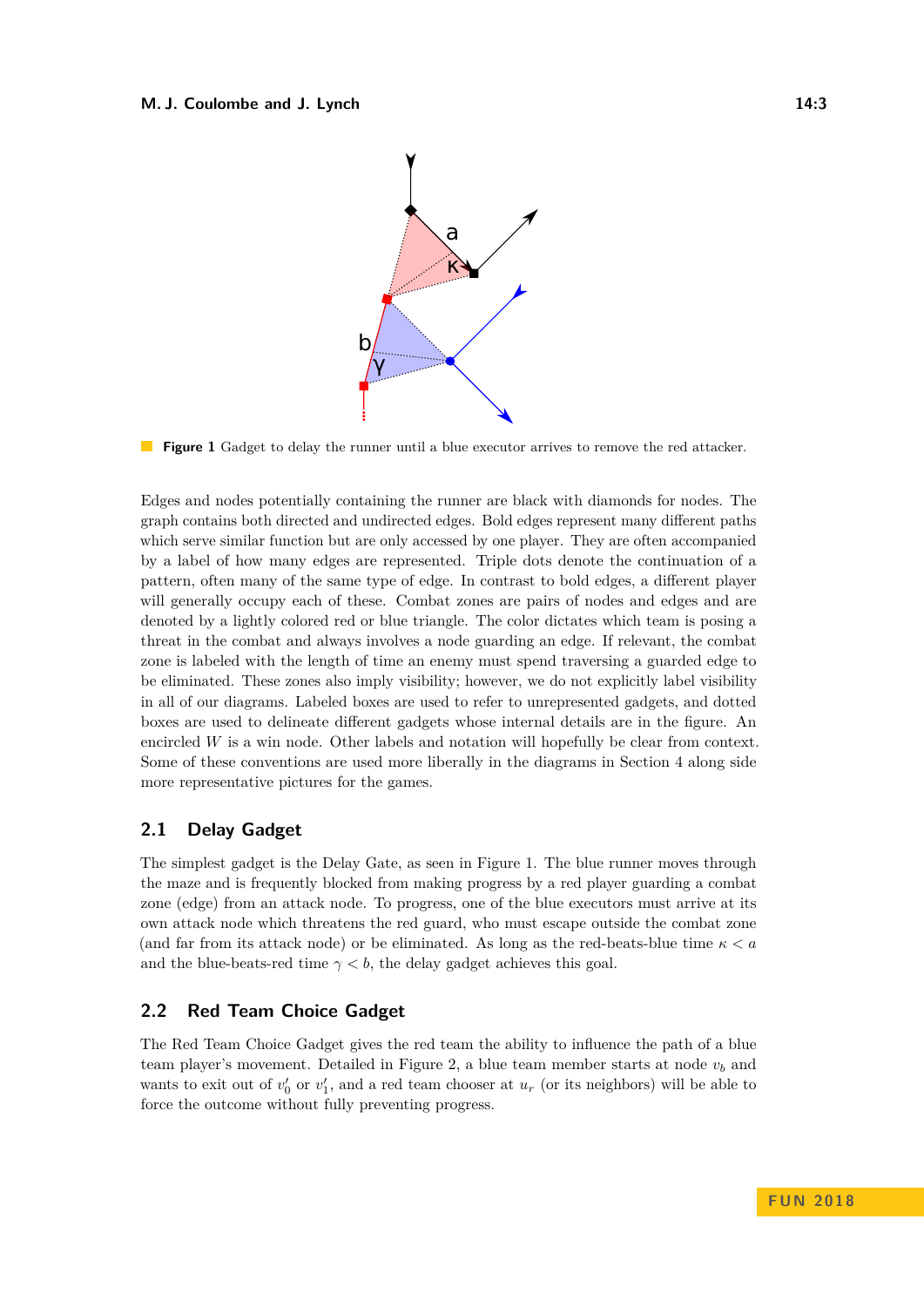<span id="page-3-1"></span>

**Figure 2** Gadget for a red player to force a blue player to take exit 0 or 1.

The graph is symmetric, so suppose without loss of generality that the red chooser wants the blue player to exit out of  $v_1'$ . Given their choice of where to start among the subgraph  $\{u_0, u_r, u_1\}$ , they can successfully block the  $v'_0$  exit by simply waiting at  $u_0$  and attacking if the blue player tries to traverse edge  $(v_0, v'_0)$ . If  $c > a + b$ , no starting location of the red chooser allows them to prevent the blue player from reaching both exits: the red chooser must start at least  $d = a + b - \kappa$  time units away from  $u_0$  to block  $v'_0$ , which means starting  $c + (c - d) > a + b$  away from  $u_1$  which is too far to block  $v'_1$  as well.

An optimal strategy for the blue player to guarantee progress is thus to immediately move towards  $v_0'$ . Either the red chooser is blocking  $v_1'$  and the blue player will leave through the preferred exit, or red chooser is blocking  $v'_0$  and the blue player will have time to turn around and reach  $v'_1$  (the preferred exit) before the red chooser can reach  $u_1$ .

# <span id="page-3-0"></span>**2.3 State Transition Gadget**

Whereas the Red Team Choice Gadget is used to allow red team to influence a blue executor's path, the State Gate gadget is used to allow blue team executors to influence the blue runner's path. The "core" of a State Gate is essentially two Delay Gates sharing the same red guard who, unlike the Red Team Choice Gadget, is able to simultaneously block both exits for the blue runner. Depending on which of the two paths the blue executor is on, it will be able to safely open one of two exit paths for the blue runner.

Looking ahead to our undecidability proof for TGG, we generalize the core into a State Gate by first allowing for two independent hallways per blue executor "input" and second to allow for multiple independent hallways for the blue runner. Detailed in Figure [3,](#page-4-1) the first can be constructed using two cores (each with one hallway of each "input" type) or with one core modified such that the red guard's edges are the target of two blue executor attack nodes at once. The second generalization is simply constructed using multiple instances of the first in series along the blue executor's paths, one per required blue runner hallway.

The core works correctly as long as the red guard has visibility on the blue runner and executor and  $\gamma < b < a - \kappa$ . When safe, the red guard can mimic the blue runner's movement and always reach the closer attack node fast enough to block the path, but when the blue executor arrives on one side, the red guard must vacate the corresponding attack zone and can only safely block the opposite path. Thus, the blue runner strategy of repeatedly attempting to go in either direction until the red guard stops following to block will allow for guaranteed safe passage without visibility between the two blue team players. As a side note, the core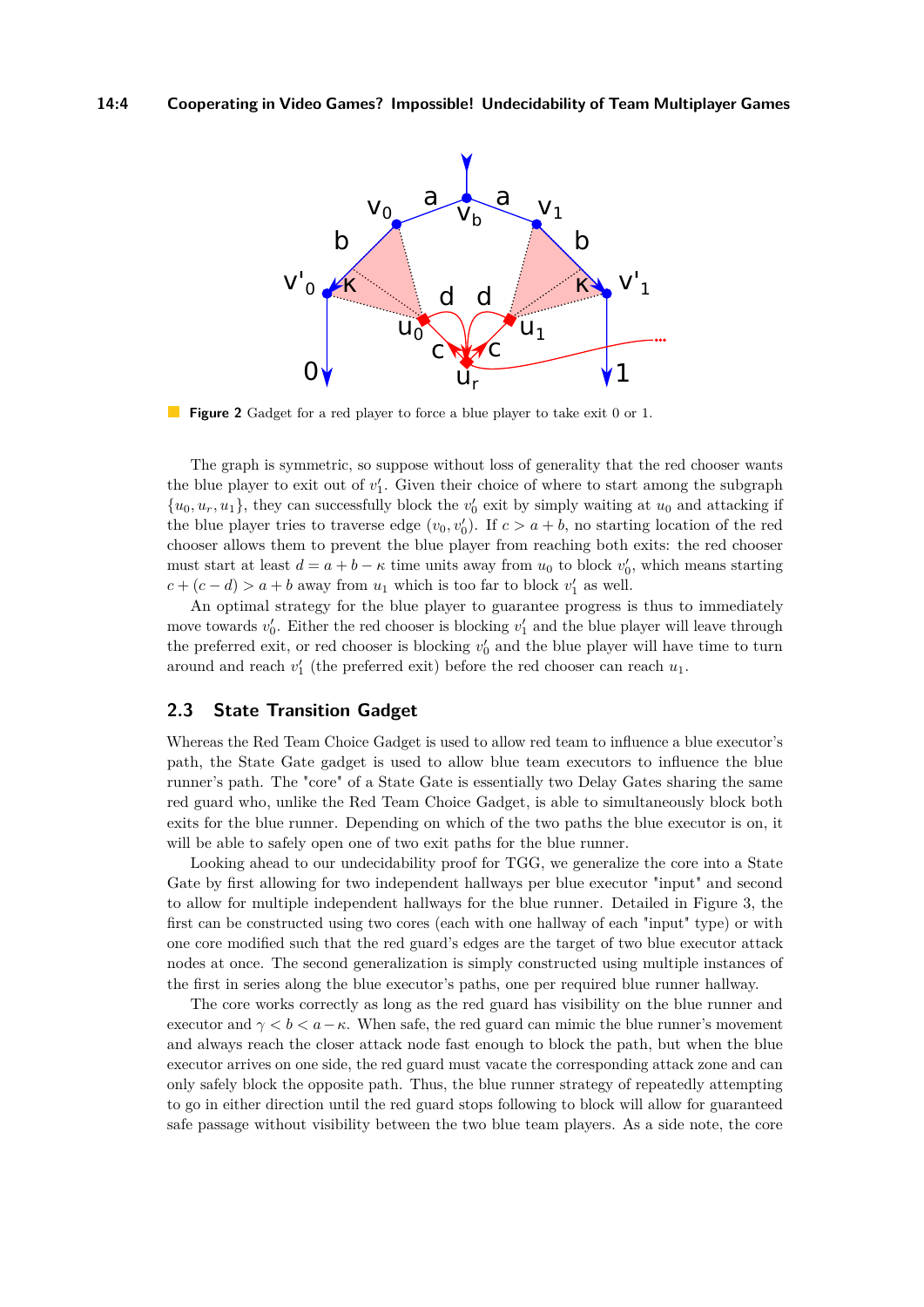<span id="page-4-1"></span>

**Figure 3** "State Gate" gadget schema for a blue executor to branch the blue runner. The core of player interaction (top-left) is generalized first allowing two blue paths per input (two possible constructions on bottom) then allowing multiple runner paths (top-right).

could also be implemented with two separate, unmodified Delay Gates, thus using two red guards instead of one but having no additional timing constraints.

## <span id="page-4-0"></span>**2.4 Initialization**

In many games we are modeling with TGG, all players on each team start in their team's single spawn room. In order to force the team members into separate hallways, they are coerced into guarding a set of paths, one per player (besides the runner), which all lead to the victory node *w*. Figure [4](#page-5-0) shows the initializer gadget with spawn nodes  $s_b$  or  $s_r$ , where first blue must split into three hallways to block any red players from reaching *w* and force the red players to make progress and split up in order to block the blue runner from reaching *w*.

Specifically, to incentivize the blue team to fully split up, two red team "win paths" are placed and each guarded by a series of  $n_r$  blue attack zones of length  $b_2 > \gamma$ , so that even if the red team sends all of its players down one win path, the defending blue player could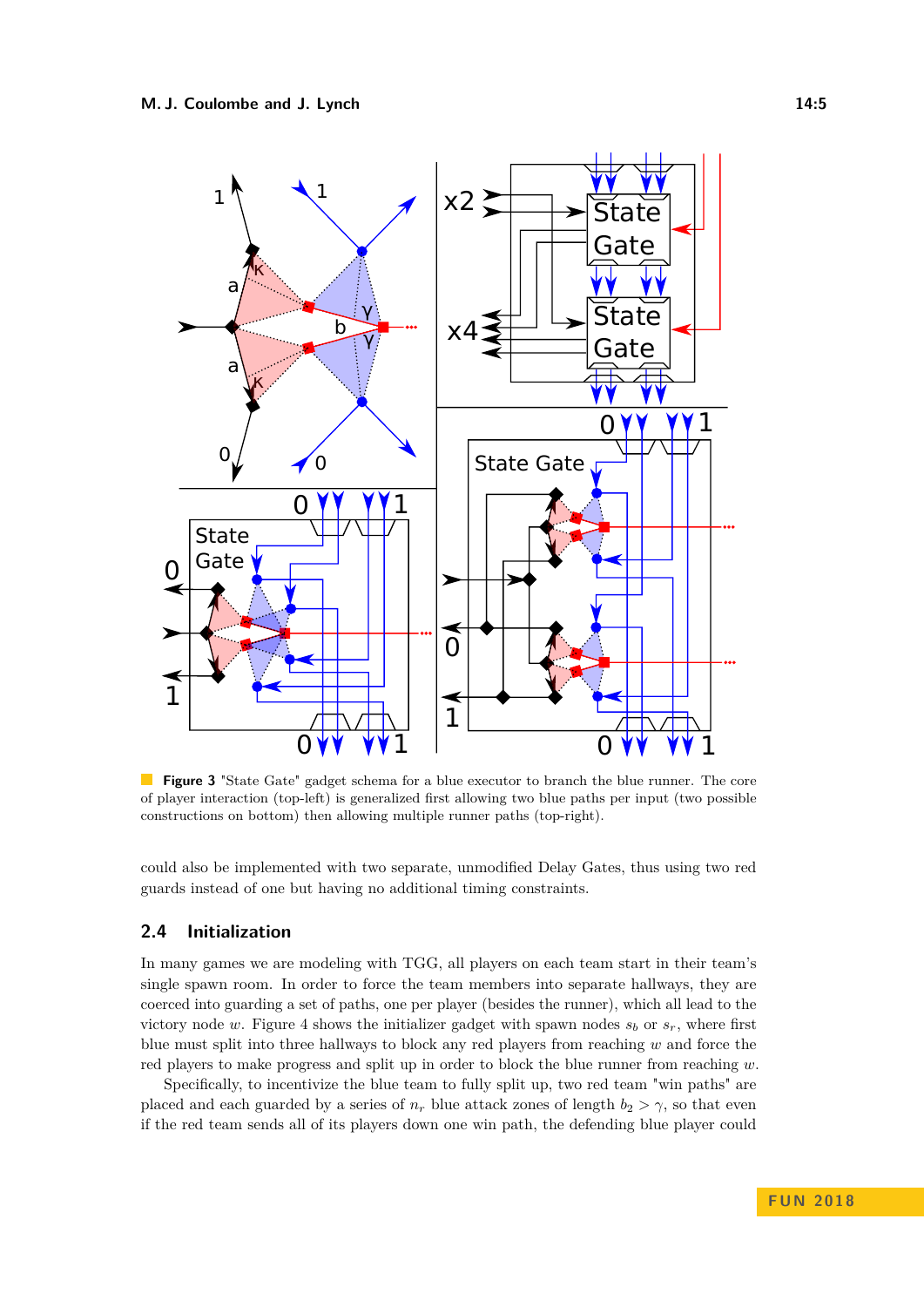<span id="page-5-0"></span>

**Figure 4** Initializer Gadget to separate players that must start together in team spawn rooms.  $\mathcal{L}_{\mathcal{A}}$ 

eliminate all of them by the end. If the blue team tries to send multiple players out the same hallway from  $s<sub>b</sub>$ , they will either allow red team to win through the other win path in the initializer gadget, or have no player in the blue runner path, which is designed in our undecidability construction to be the only path to *w*.

If blue team does split up and guard the red team win paths, then red team must then prevent the blue runner from reaching  $w$  by going down a third path that splits into  $n_r$ branches, each responsible for guarding a different path for the blue runner. This forces the red team to separate and block every path until the blue runner gives up and exits the Initializer Gadget, at which point all other now-separated players can safely exit as well.

The constraints on the Initializer Gadget are light beyond the need for visibility so each player can learn when it is safe to stop guarding an attack zone and make progress. No information needs to be private at this point so full visibility is allowed within the gadget, although a set of hallways at the exit for the blue runner to pass within visibility range of every other player would be a sufficient signal for games being modeled by TGG with occlusion or view distance constraints. For the blue players to have time to block the red players, the attack nodes should be close enough together such that  $\forall i \in [0, n_r) : a_1 + ia_2$  $b_0 + b_1 + (i + 1)(b_2 - \gamma)$ . So that the red players have time to block the blue runner, it must be that  $b_0 + d_0 + d_1 < c_0 + c_1 + c_2 - \kappa$ .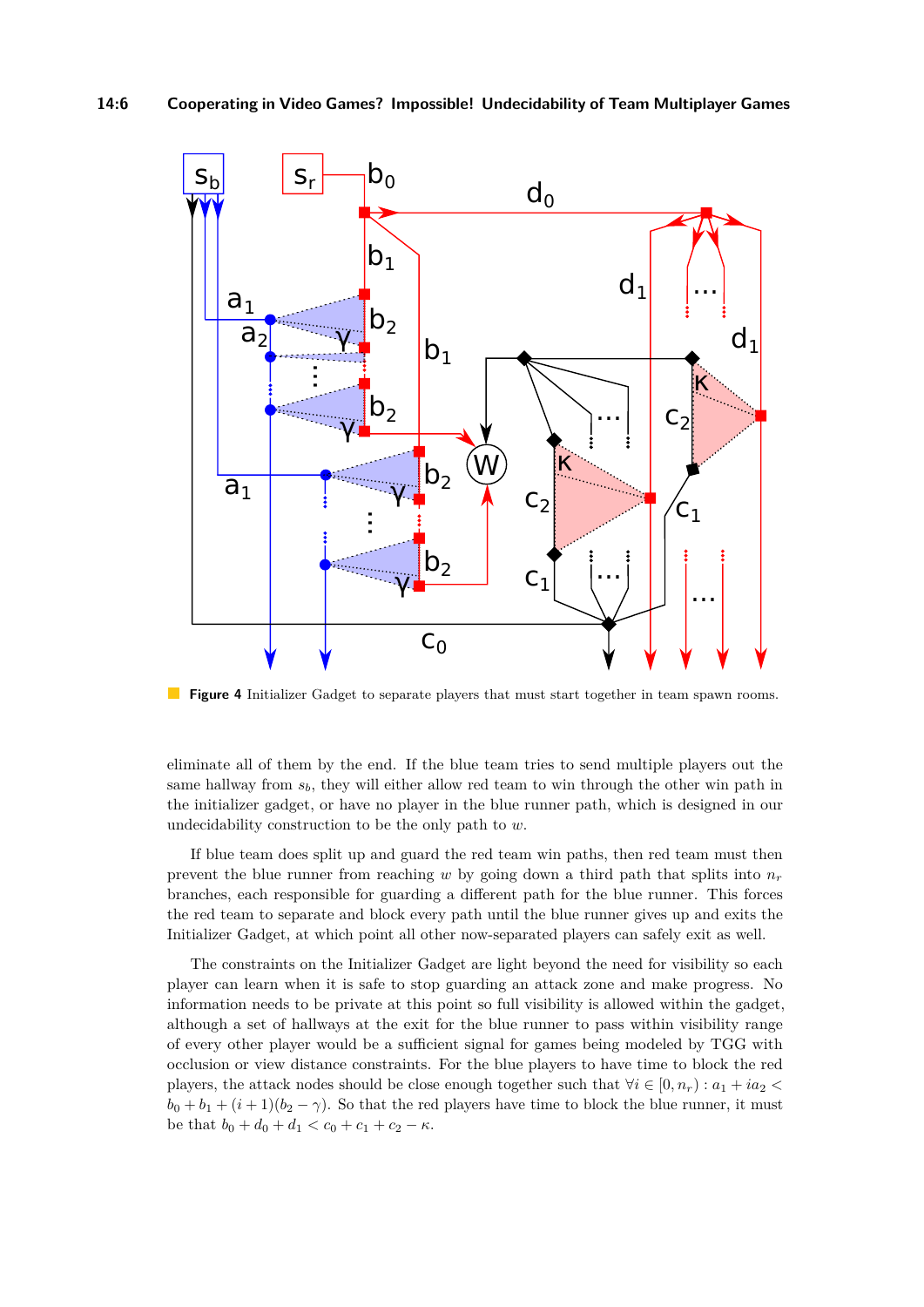# <span id="page-6-0"></span>**3 Reductions**

The TEAM COMPUTATION GAME (TCG), as defined in [\[3\]](#page-14-10), is a game about two teams (∃ and ∀) whose players alternate writing symbols onto certain cells of a finite-length tape of a Turing machine, which takes a fixed number of steps during each round and if it halts then the game ends and one team wins based on whether it accepts or rejects. A simplifying insight is that this Turing machine is effectively a DFA that teams are alternatively feeding input symbols into until it ends up in a final state that determines which team wins. The following modified definition will use this terminology instead for the purposes of the later reduction. Reductions establishing the equivalence of TDA with TCG and thus its undecidability can be found in Appendix [A.](#page-14-9)

▶ **Definition 1.** The TEAM DFA GAME (TDG) is a two-versus-one team game. An instance of the game is a DFA  $D = (\Sigma = \{0, 1\}, Q, q_0, \delta, F = F_{\exists} \Delta F_{\forall})$ . The existential team  $\{\exists_1, \exists_2\}$ competes against the universal team  $\{\forall\}$ . The game starts with *D* in state  $q_0$  and each round proceeds as follows:

- **1.** If D's state  $q \in F_{\exists}$  then team existential wins. If  $q \in F_{\forall}$  then team universal wins.
- 2. ∀ learns the state *q* of *D* then inputs two bits  $b_1, b_2$  into *D*.
- **3.** ∃<sub>1</sub> learns *b*<sub>1</sub> then inputs one bit *m*<sub>1</sub> into *D*.  $\forall$  learns *m*<sub>1</sub>.
- **4.** ∃<sub>2</sub> learns  $b_2$  then inputs one bit  $m_2$  into  $D$ . ∀ learns  $m_2$ .

We now go on to define the TEAM GRAPH GAME and show it is undecidable by a reduction from the TEAM DFA GAME.

► **Definition 2.** The TEAM GRAPH GAME is a team multiplayer game. Let the TGG of red team vs blue team consist of:

- Directed Graph  $G = (V, E)$  with edge weights  $\in \mathbb{N}$  $\equiv$
- Designated team start nodes  $s_r, s_b \in V$  and win node  $w \in V$  $\overline{\phantom{a}}$
- Directed visibility relation  $S \subseteq V^2$ m.
- (Uni)Directed attack relation  $A \subseteq V^2$  $\overline{a}$
- Initial number of players per team  $n_r, n_b \in \mathbb{N}$  $\blacksquare$

The execution of the TEAM GRAPH GAME starts with  $n_r$  red player tokens at node  $s_r$ and *n<sup>b</sup>* blue player tokens at node *sb*. Blue team wins if either every red token is eliminated or any blue token reaches the node *w*. Red team wins similarly.

The game proceeds as a sequence of time steps, or frames. Each frame, all active players simultaneously commit to their action and then all effects are triggered and handled before the frame ends. The action of a player consists of a node  $n \in N[v]$  to move towards (or none to signify not moving). Once players have performed their moves, each player whose token can "see" another player's token learns of said token's position and team. Visibility zones are defined at nodes by *S* and on edges by union of the visibilities of the endpoints; combat zones are defined similarly.

<span id="page-6-1"></span>**► Theorem 3.** *TDG reduces to the TEAM GRAPH GAME (TGG). Namely,*  $\exists h: \langle D \rangle \mapsto \langle I \rangle$ *which maps instances*  $\langle D \rangle$  *of TDG and instances*  $\langle I \rangle$  *of TGG such that the existential team has a forced win in the TDG on D iff the blue team has a forced win in TGG on I.*

**Proof.** Figure [5](#page-7-0) gives an overview of the structure of  $I = h(D)$ . Once the initializer gadget distributes each blue and red player into their proper hallways, each loop of the blue team in the graph simulates one round of TDG. The universal team's decisions  $b_1, b_2$  are made (cooperatively) by the two decision-making red team members in the red choice gadgets,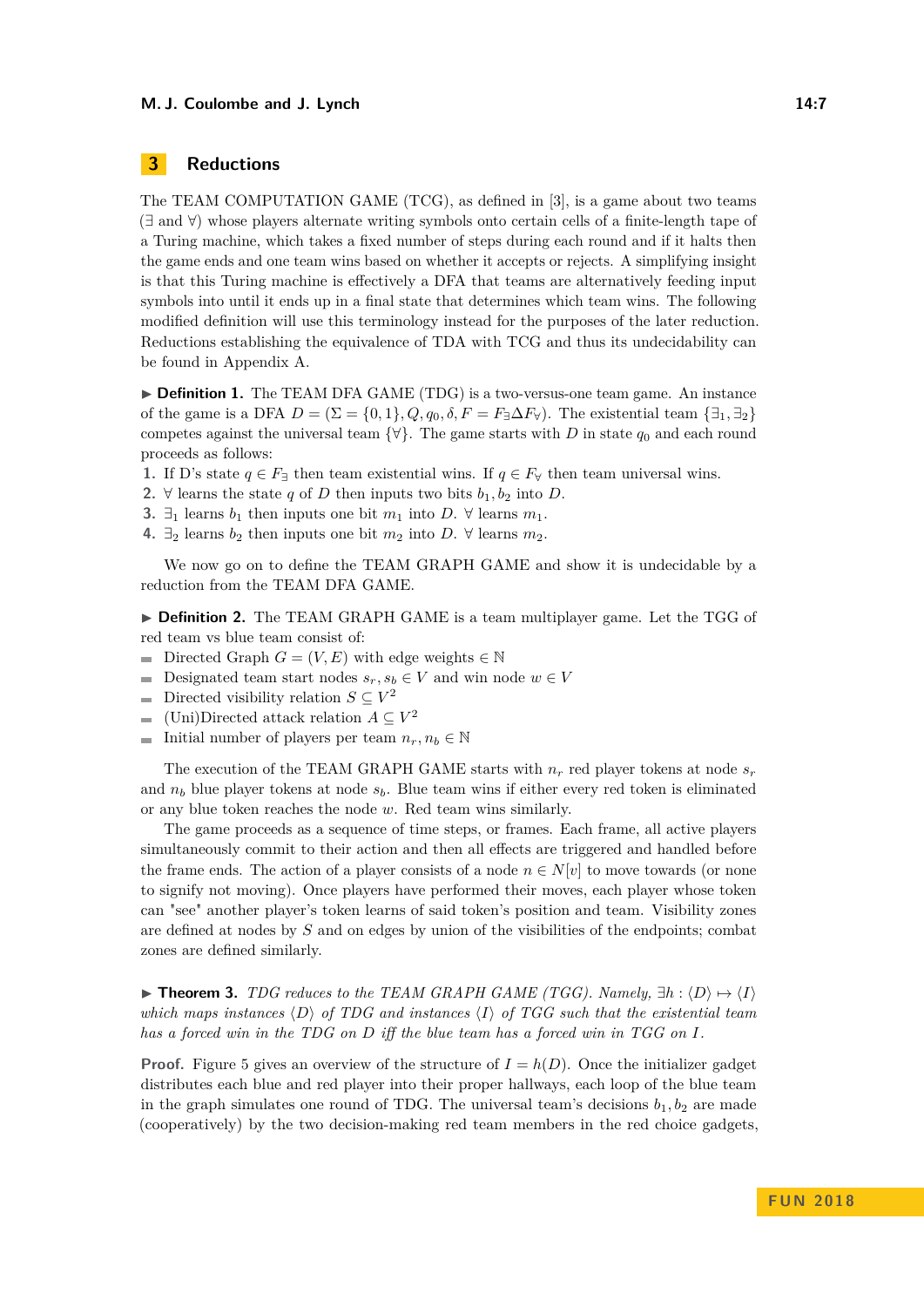<span id="page-7-0"></span>

 $\mathcal{L}_{\mathcal{A}}$ **Figure 5** A diagram of how the gadgets are put together.

and the existential team's decisions *m*1*, m*<sup>2</sup> are made (independently of each-other) by the decision-making blue team members directly after exiting the red choice gadgets. The blue runner's location corresponds directly to the state of the DFA, and their teammates open paths inside state gates which allows the runner to implement the DFA transition function  $\delta$ .

 $F_{\forall}$ Dead End

Each state  $q \in Q \setminus F_{\forall}$  of the DFA has an "arena" with two sides: the right side with a series of four state gates of increasing arity and a left side with a series of two Delay Gates. When the blue runner enters the right side of the arena for *q* before the first state gate, the DFA is in state *q*. If  $q \in F_{\exists}$  then there will also be a hallway here leading directly to the win node. The four state gates encode the tree of states reachable from *q* in up to 4 transitions, outputting the runner in one of 16 hallways each corresponding to a state  $q' = \text{fold}(\delta, q, [b_1, b_2, m_1, m_2])$  and leading to the left side of the arena for *q*'. Once the runner passes through the Delay Gates, they enter the right side of the arena for *q'*. Lastly, if  $q \in F_{\forall}$ , then all hallways entering its arena lead to a dead-end.

As we showed in Section [2.4,](#page-4-0) each team has a course of action which will prevent any players on the other team from reaching the Win node. Further, this puts every player on a path whose only way forward is out of the initializer gadget. At that point there is no incentive to stay in the initializer gadget and we may as well assume they continue into the rest of the map.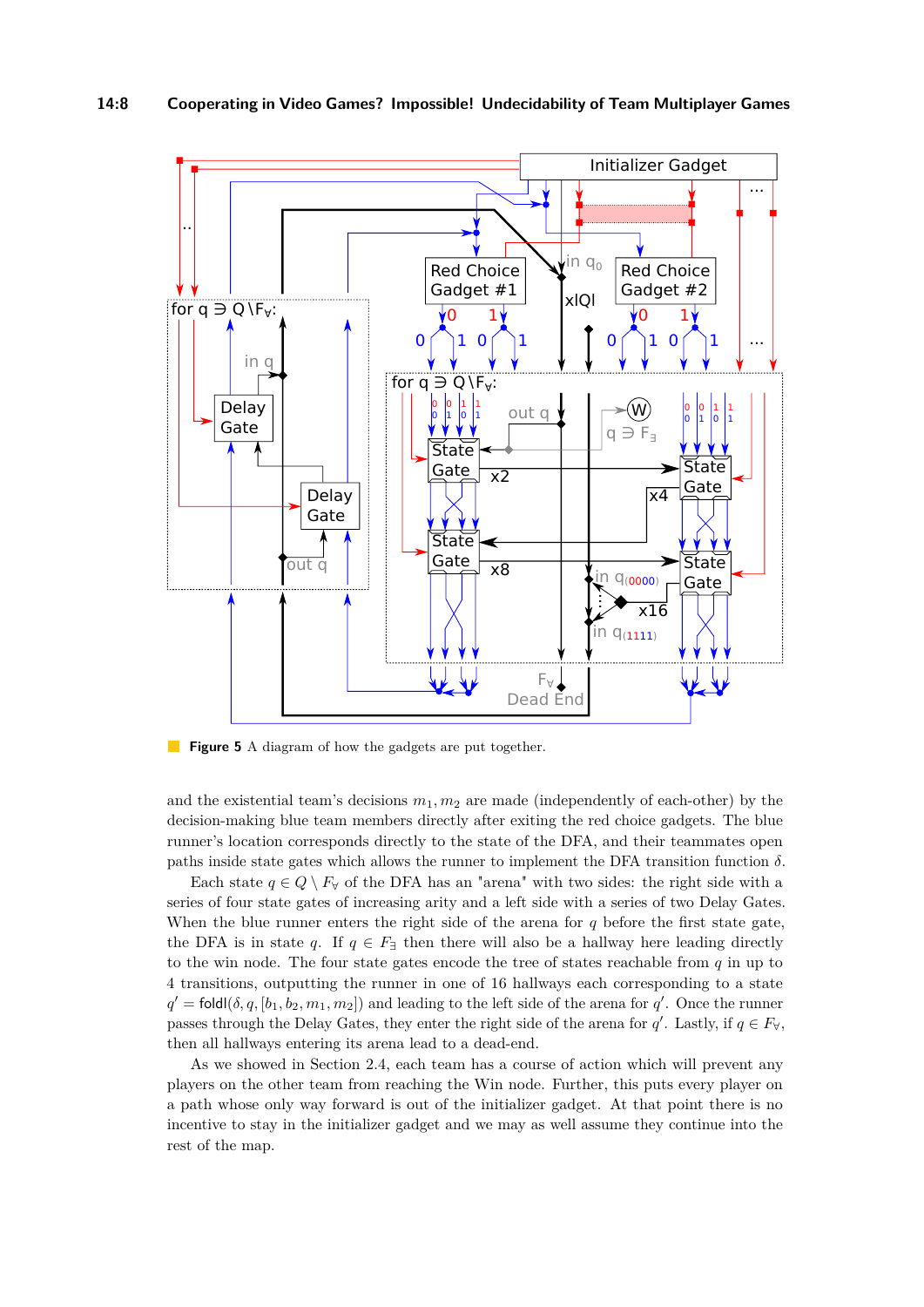**=⇒** Suppose the existential team has a forced win in TDG on *D*. This means that there are optimal strategy functions  $s_i$  :  $([b_{i,1}, b_{i,2}, ..., b_{i,j-1}], [m_{i,1}, ..., m_{i,j-1}], b_{i,j})$  →  $m_{i,j}$  which produce a win-preserving move for  $\exists_i$  in round *j* given  $\forall$ 's move and what they learned in the past  $j-1$  turns.

For decision-making blue player *i*, on the  $j^{\text{th}}$  time they pass through red choice gate *i*, let *b*<sub>*i,j*</sub> = 0 if exiting the A side else *b*<sub>*i,j*</sub> = 1 if exiting the B, let  $m_{i,j} = s_i([b_{i,1},...,b_{i,j-1}],$  $[m_{i,1},...,m_{i,j-1}], b_{i,j}$ , then at the upcoming branch take path  $m_{i,j}$ . The blue runner should follow the hallways and wait until combat zones are safe before passing through, and the decision-making blue team members should open combat zones long enough for the runner to pass through safely and to defeat the red team member there if necessary. By the structure of the graph, the path of the runner will lead to a  $q \in F_{\exists}$  no matter what choices red team makes in the red choice gadgets, and every attack zone along the way will be opened up for the blue runner by their teammates, thus blue team has a forced win in TGG on *I*.

**⇐=** Now suppose blue team has a forced win in TGG on *I*. Since only the blue runner can reach win node (outside the initializer gadget), any winning execution entails a path through the graph that the runner took which starts by entering the right side of the  $q_0$ arena, passes through *n* arena right sides and left sides (as described earlier), and ends at the entrance of the right side of an arena for some  $q_n \in F_{\exists}$ .

In order for the runner to pass through the combat zones in the gates along the path, the decision-making blue teammates must have dealt with the attacking red team members. Since blue team has a forced win, they still have a forced win even if red team attackers always leave their attack zone before the decision-making blue team member has a chance to defeat them, thus that strategy forces the blue runner at the entrance of the right side of an arena to take a path through the state gates determined by the red and blue teams' choices at the start of the loop.

This implies the existence of functions  $s_i: ([b_{i,1}, b_{i,2}, ..., b_{i,j-1}], [m_{i,1}, ..., m_{i,j-1}], b_{i,j}) \mapsto$  $m_{i,j}$  which produce a win-preserving branch for decision-making blue team member *i* to take on the loop  $j$  after exiting red choice gate  $i$  from exit  $b_{i,j}$  and what they learned in the past  $j-1$  loops. By the structure of the graph,  $s_i$  is also an optimal strategy function for  $\exists_i$  in TDG on *D*, thus the existential team has a forced win.  $\triangleleft$ 

I **Corollary 4.** *The TEAM GRAPH GAME is undecidable.*

**Proof.** If TEAM GRAPH GAME were decidable, then TDG would be decidable using *h* from Theorem [3](#page-6-1) to get a homomorphic instance, but since TDG is undecidable by Corollary [8,](#page-15-1) TEAM GRAPH GAME cannot be either.

# <span id="page-8-0"></span>**4 Applications**

We now show how to apply the TEAM GRAPH game to generalized versions of several popular video games. In particular we will show that it is undecidable to determine whether a team can force a win in the following games: Team Fortress 2, Mario Kart, and Super Smash Bros. Brawl. For all of these games we generalize the map size and number of players able to participate in a single game. In addition, we assume that players on the same team have no way of communicating with each other beyond their actions in the game. This means players are not co-located, there is no screen-sharing, and any sort of team or global chat is disabled.

The following are the essential components needed in the game to fit the TGG framework. 1) The game needs a 3D map or crossover gadgets in 2D because the TGG graph used in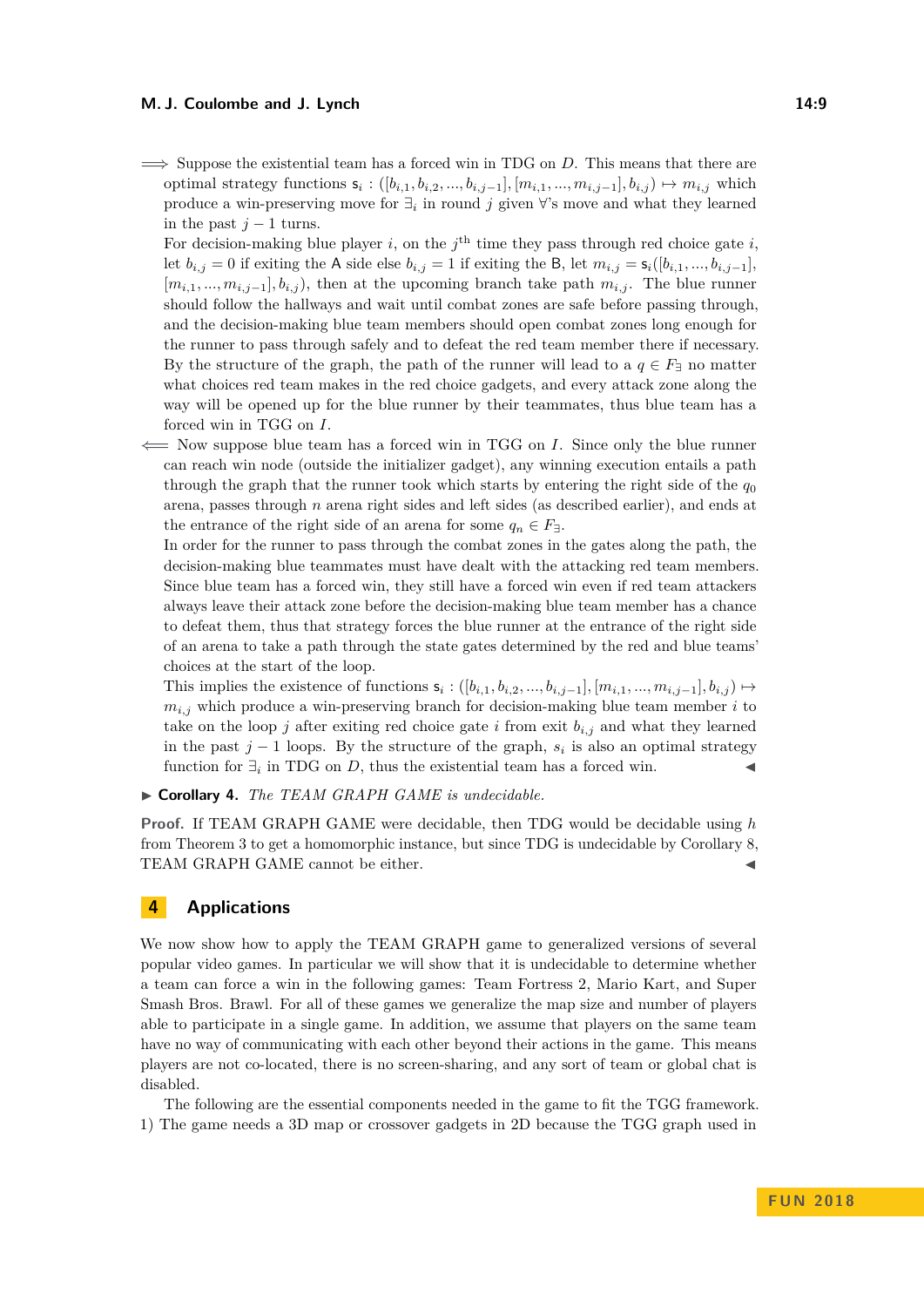

**Figure 6** Grenade-only Attack Gadget (vertical 2D slice)

our reduction is non-planar. 2) One-way Doors. 3) Visibility zones such that we can have two players communicate their location without being able to reach each others path, and ways of blocking visibility so communication can only occur in specific regions. 4) Combat zones which allow the attacker a guaranteed strategy to eliminate or disable the defender and which has no path between the attacker and defender. 5) A win condition that can be activated by one player in a limited location.

# **4.1 Team Fortress 2 and many other team FPS games**

Like many others of its kind, Team Fortress 2 is a first person shooter with 3D environments (1), one-way doorways (2), clear unbreakable glass/fences and opaque walls (3) made out of polygons, grenades and sniper rifles (4), and a capture point where one team can win by standing on it (5). These features allow TF2 and others to directly simulate TGG, leading to their undecidability. Note: only the base TF2 game with default loadouts are considered.

The nodes and edges of the graph are generally represented as hallways made of opaque walls connecting at intersections, possibly lengthened or bent-out-of-shape to enforce a required minimum traversal time. Visibility is limited by the first-person view, and visibility zones are constructed by making walls out of glass that gives a line-of-sight between desired locations and possibly additional walls to block view elsewhere.

The combat zones are constructed based on which team the attacker is on. A blue team member attacking a red team member will be faced with a room with a wall that only Demomen grenades can be shot over and succeed at damaging the defender. Figure **??** shows how to construct a hole which only physics-enabled grenades can tumble through and sticky bombs and other weapons cannot penetrate. A red team member attacking a blue team member will be faced with a small hole in the wall at Sniper-eye-level which gives a long-distance view of the defender's head such that only a Sniper's sniper rifle can kill the defender before they can pass through the attack zone at optimal speed.

In order to further enforce desired class choices, the red and blue teams are incentivized to choose the Sniper and Demoman classes (respectively) by the map design. The blue team spawn room is separated by a deadly chasm that can only be crossed using the Demoman's unique ability to sticky bomb jump long distances through the air without touching a surface (as a Soldier requires). Health pack pick-ups and distance-based fall damage may be used to force the health of players down so one sniper shot or grenade explosion will defeat any opponent.

By playing in a king-of-the-hill match with unlimited-time and with text and voice chat disabled, this map structure will exactly simulate TGG.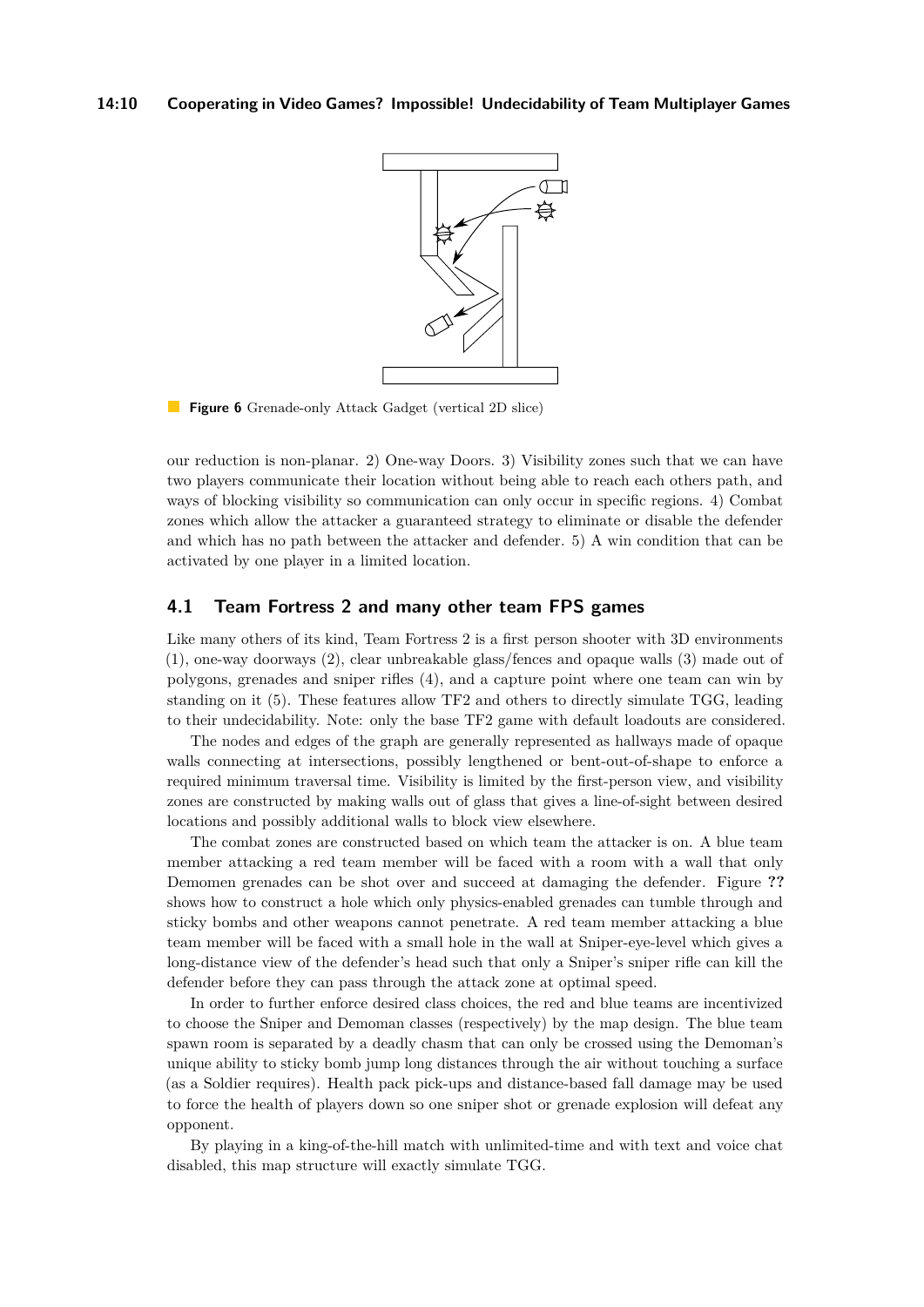## **4.2 Super Smash Brothers**

Super Smash Brothers is a popular Nintendo fighting game series. Out of the series' five releases, the most recent three (Super Smash Bros. Brawl, Super Smash Bros. for 3DS, and Super Smash Bros. for Wii U, henceforth referred to as Brawl, SSB4 3DS, and SSB4 Wii U, respectively) share a number of gameplay elements which we will shortly show result in undecidability.

We consider a generalized Super Smash Bros. game, where an arbitrary number of players on red or blue team control fighters (who are followed by the players' personal, local cameras, as in SSB4 3DS Smash Run mode) which fight on a stage (a bounded 2D plane with gravity, solid polygonal ground, and other obstacles) in Stamina mode (where each player starts with a given number of hit points and dies when they are depleted). Fighters are selected among a set of characters, each with unique traits, and can walk, run, jump off the ground and jump in the air finitely-many times before landing, and fight using aerial and ground attacks (which may create hitboxes which damage and knockback other characters, may move the attacker, and may provide defense), and defensive maneuvers such as shielding (a bubble around character which blocks attacks at the expense of temporary shrinkage), air and ground dodging (temporary invincibility at the cost of short vulnerability before and afterwards) and rolling (a ground dodge with fixed motion left or right). Due to close-quarters, we also consider obtrusive stage background music such that all character sound effects are drowned-out.

▶ **Theorem 5.** *In generalized Super Smash Bros. match between two teams of Pikachus on some stage, it is undecidable whether Player 1's team has a forced win.*

**Proof.** Reducing from TGG constrained to graphs constructed from DFA as in Theorem [3,](#page-6-1) we consider only the character Pikachu due to its unique Thunder attack that temporarily spawns a damaging cloud and lightning strike at a fixed position above Pikachu, even if there are obstacles in between. Instead of 3D hallways, our construction of the stage simulating the graph only needs to bound 2D areas with strings of solid blocks (as in Brawl's and SSB4 Wii U's stage builder) that are thin enough in certain areas for Thunder to attack other characters through ceilings. We also use thin floors, which allow for jumping upwards through but do not allow for falling through, to construct one-way doors.

The most striking problem for this 2D fighting game is the need for a crossover gadget. We make use of the barrel cannon stage obstacle, as seen in the Kongo Jungle stage from the first Super Smash Bros. as well as all future titles in some form, which captures a player upon contact and, when activated by the player inside, launches them along a fixed path without the player having aerial control until the end. Notably, we consider the original design of the cannon where a launched player does not hurt others via collision. By using two barrels and two one-way floors, a section of the stage as in Figure [7](#page-12-0) can allow for crossovers without player interaction, although it does provide visibility. Because the constrained TGG graphs can be embedded in the plane where all edge crossings are either outside of the main loop before the simulation begins, same-player crossings, or between players who are allowed to know where the other's token is located, visibility does not transmit information that is useful for making red or blue team "choices."

As mentioned, attack zones are built around Pikachu's Thunder attack, which unconditionally creates a hitbox at a fixed distance high above the character. For attack zones that guard the traversal of an edge, the idea is to force the defending Pikachu to predictably position itself in a vulnerable state above the attacker, so that the attacking Pikachu can always hit them with Thunder if traversal is attempted. In Delay Gates, such as in Figure [8,](#page-12-1) where the red attacker of the blue runner is under attack themselves, the blue attacker is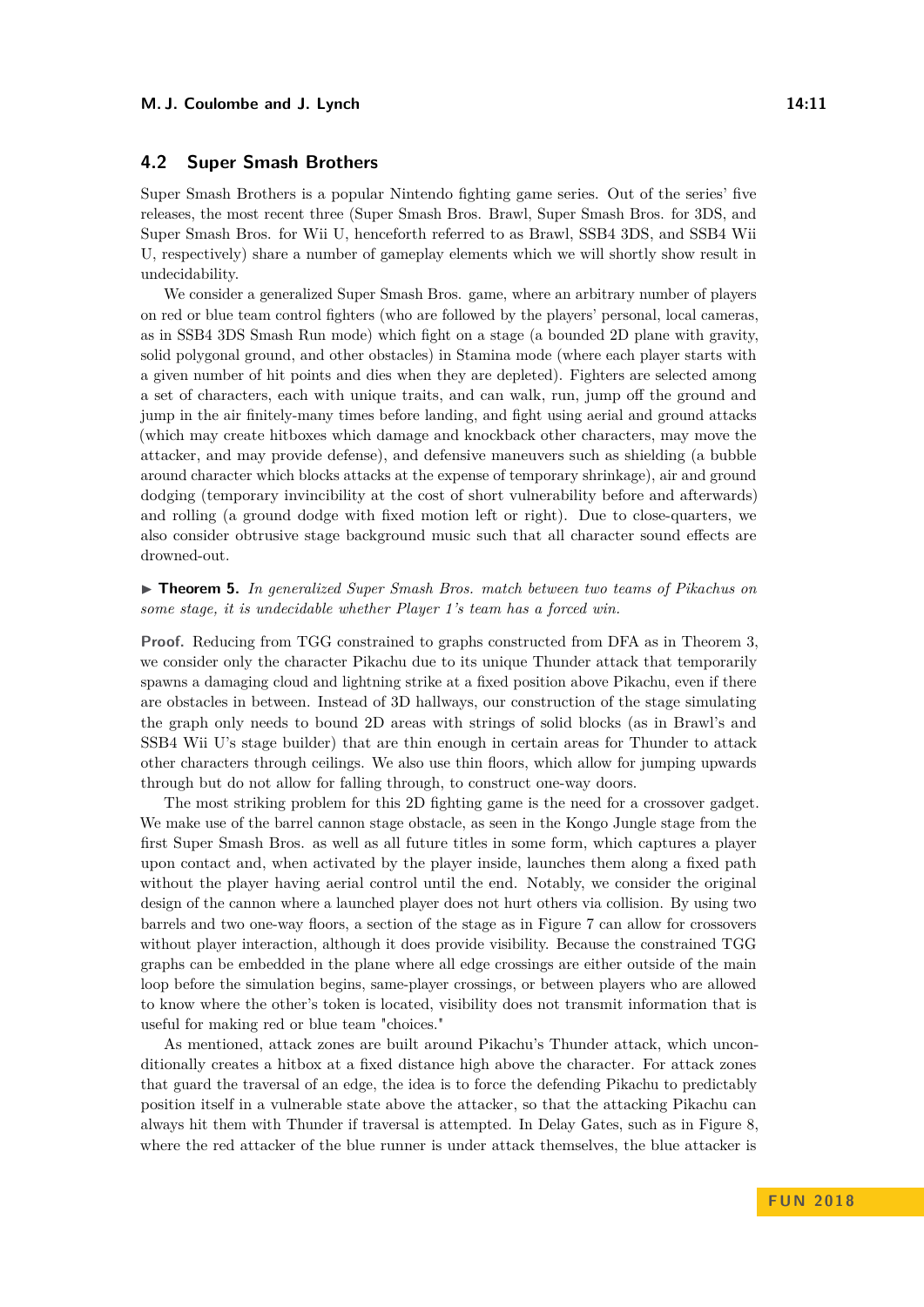#### **14:12 Cooperating in Video Games? Impossible! Undecidability of Team Multiplayer Games**

able to Thunder the only location at which the red attacker can use Thunder to hit the blue runner, so as to open the path safely. The Red Team Choice Gadget can be implemented in Brawl similarly to the Delay Gate, and the State Gates directly out of Delay Gates, thus the given TGG graph is fully representable.

When the blue runner reaches the win node, they can themselves open a path for the other blue Pikachus and all go into a new series of pathways that lead underneath every red team player so they can work together to eliminate them all, as properly-timed Thunders by multiple players can break shields and hit for longer than dodge invincibility. and end the match with a blue victory. This path-opening can be a Delay Gate or even compactly implemented using Brawl's Falling Block object, which is a solid obstacle that temporarily falls and disappears after a player (the blue runner, in this case) stands on it, reappearing at its original position after a short period of time.

## **4.3 Mario Kart**

In an earlier paper, two player, perfect information Mario Kart was shown to be PSPACEcomplete [\[2\]](#page-14-11). It also did not consider the commonly enjoyed Battle game type. Here we show that a generalized version of Mario Kart in team Balloon Battle mode is undecidable by a reduction from TGG.

Mario Kart takes place in a 3D environment where each player has a personal thirdperson camera view of their character; when playing online or on local wireless, players cannot see other players' screens. In Balloon Battle, the players are placed in an enclosed, obstacle-filled Battle Course with a small number of balloons that pop when the player is damaged, eliminating the player if none remain. By searching the course for item boxes (in fixed, reusable spawn locations), players can get items from a given distribution to damage other players and avoid attacks against themselves. There is a blue team and a red team, and if one team is completely eliminated, the other team wins.

► **Theorem 6.** In generalized Mario Kart Balloon Battle with the Bob-ombs Only item *distribution, it is undecidable whether or not the blue team has a forced win.*

**Proof.** We reduce from TGG constrained to graphs constructed from DFA as in Theorem [3,](#page-6-1) which involves building a Battle Course that simulates the graph. Mario Kart courses are polygonal 3D environments with a finite maximum movement speed, one-way jumps, clear glass, and opaque walls, so the primary complexity is describing the attack zones and how to win.

A player using a Bob-omb item causes a Bob-omb to be thrown from the character's kart in an arc. It can bounce off walls and will explode into a large, temporary, damaging sphere on contact with another player or after a short time interval. One common obstacle in Mario Kart is the Thwomp, which are large spike-covered boxes which can move along fixed paths.

To construct an attack zone where the attacker is preventing the defending character from traversing an edge, said edge is a short, thin hallway with exits guarded by Twomps that alternate moving up and down between the ceiling and ground such that at least one is always on the ground blocking the path and the space between is smaller than the diameter of a Bob-omb explosion. The attacking character is spawned in a raised hallway with an item box and an uncrossable pit such that a Bob-omb can be thrown by the attacker and create an explosion to eliminate any player between the Thwomps but no Bob-omb can be thrown back high enough to reach the attacker. In an attack zone where the defender is itself an attacker in a dead-end hallway, there need only be one Thwomp guarding the single exit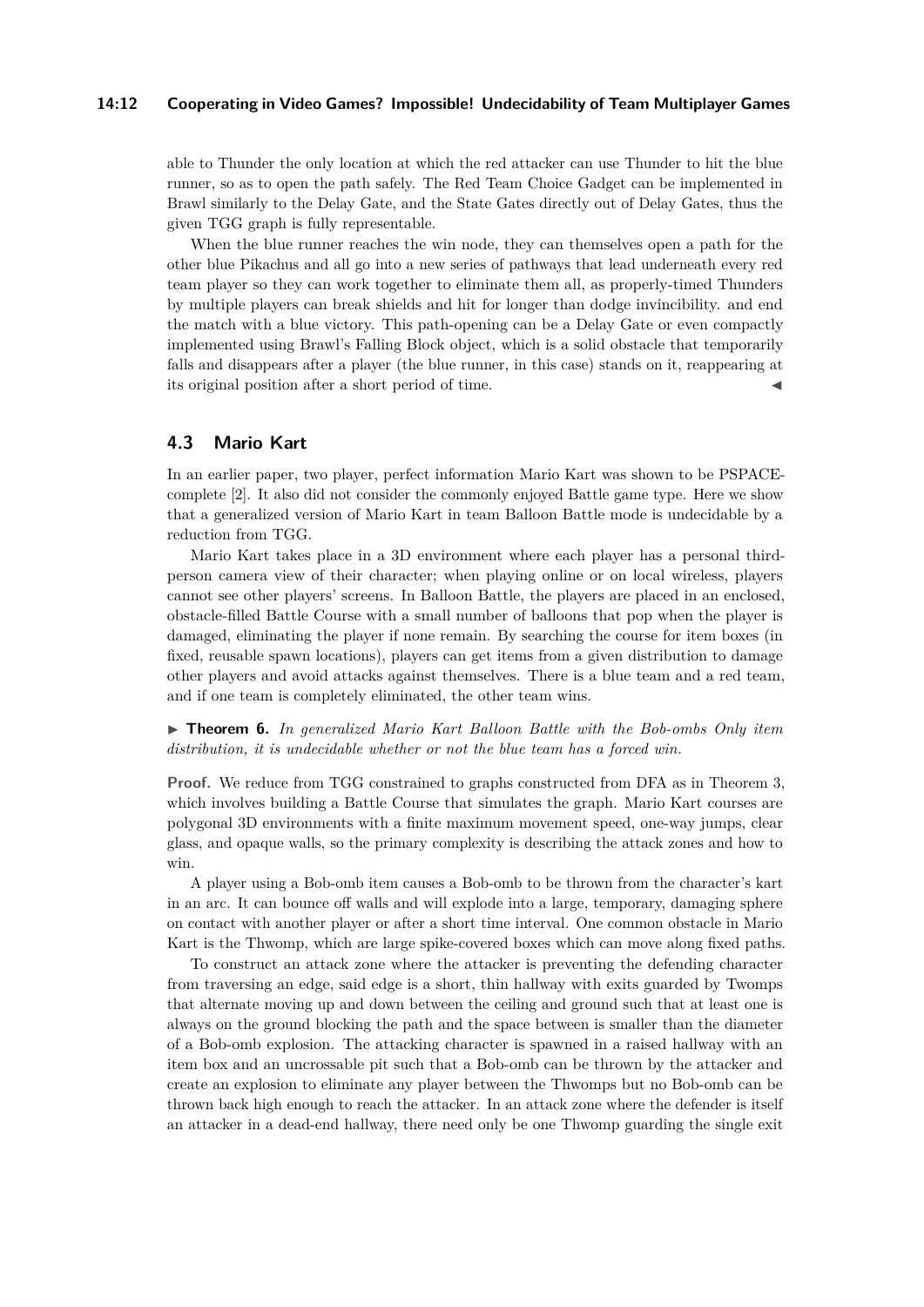<span id="page-12-0"></span>

<span id="page-12-1"></span>**Figure 7** Super Smash Bros Crossover Gadget using Barrel Cannons



**Figure 8** Delay Gate constructed using Brawl's Custom Stage Builder parts. A single player's screen is approximately 5 blocks tall, so the blue executor can never see the runner. Each "P" is an example location of a Pikachu, "Ice" is a block with no edge to hang onto, and "Fall" represents a Falling Block. Shaded blue figures are only relevant during the blue victory phase. Example Thunder clouds and associated lightning strikes are also shown.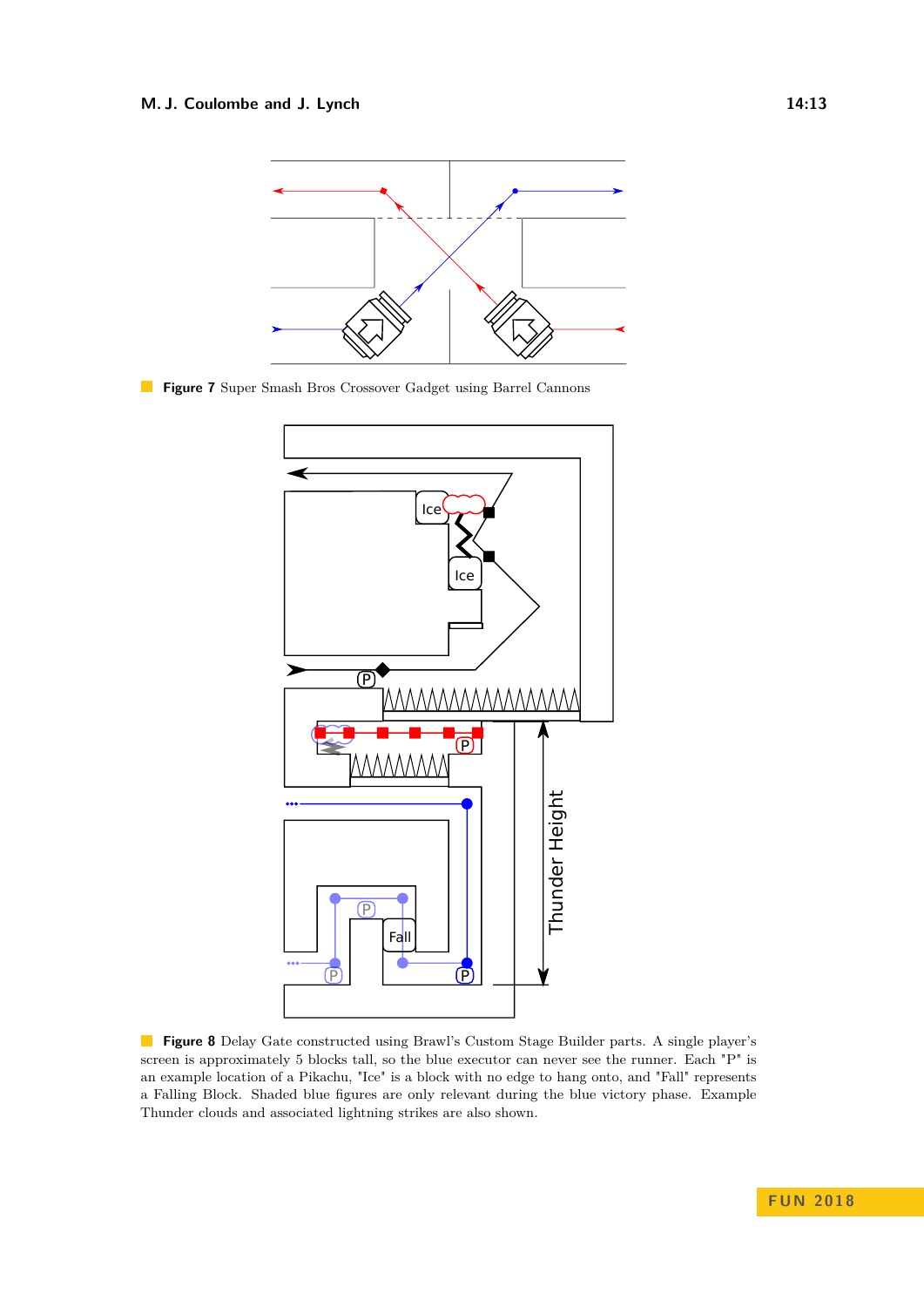### **14:14 Cooperating in Video Games? Impossible! Undecidability of Team Multiplayer Games**

<span id="page-13-0"></span>

**Figure 9** Mario Kart Delay Gadget's 3D Layout with Thwomps (opaque walls not shown).

and trapping the defender for a period of time such that the attacker in an even-more-raised hallway could safely throw down a Bob-omb to eliminate them. Figure [9](#page-13-0) gives an overview of this construction.

When the Mario Kart character simulating blue runner is supposed to reach the win node, they are first able to open a path for their blue teammates (normally blocked by a red attack zone) to join them into a set of hallways above the rest of the course which lead to attack zones spanning each red team character's small region of the graph. With plentiful item boxes, the blue team characters can thus trap and eliminate each red team member using coordinated Bob-omb threats and throws, winning them the game.

# **5 Conclusion and Open Problems**

Our TEAM GRAPH GAME framework has proven useful in showing the undecidability of more natural team multi-player games, as shown in our application to various video games. We currently wonder how far this framework can go. Can we capture other popular genera of video-games with teams such as MMORPGs like World of Warcraft and Guild Wars, real time strategy games like Starcraft or Age of Empires, MoBAs like DotA and Heroes of the Storm, or others? Each of these has their own challenges in adapting to our framework, but given our success with Super Smash Brothers which was a 2D game that lacked vision blockers and a location based victory condition, we believe a lot can be done with a little work. We also pose the question of whether this framework can be used to understand the complexity of any real world multi-agent coordination scenarios.

There are also a number of interesting questions about imperfect information team multi-player games, many of which would be very useful in allowing broader application of this framework. First, can TGG be adapted to use only a constant number of players on each team? The TCG needs only three; however, we find it useful to assign different players to many of our gadgets, leading to a linear scaling. Is the TCG or TGG still undecidable if we allow a limited amount of communication between players on the same team? For example, players may be allowed to pairwise communicate or broadcast a constant number of bits per round. At what point does this problem become equivalent to a two player game of imperfect information? Finally, is there a way to adapt these abstract games to describe semi-cooperative games and are these still undecidable. For example, instead of having fixed teams and asking for a forced win, we might define optimal play to involve trying to maximize an individual player's probability of winning and ask whether a certain player has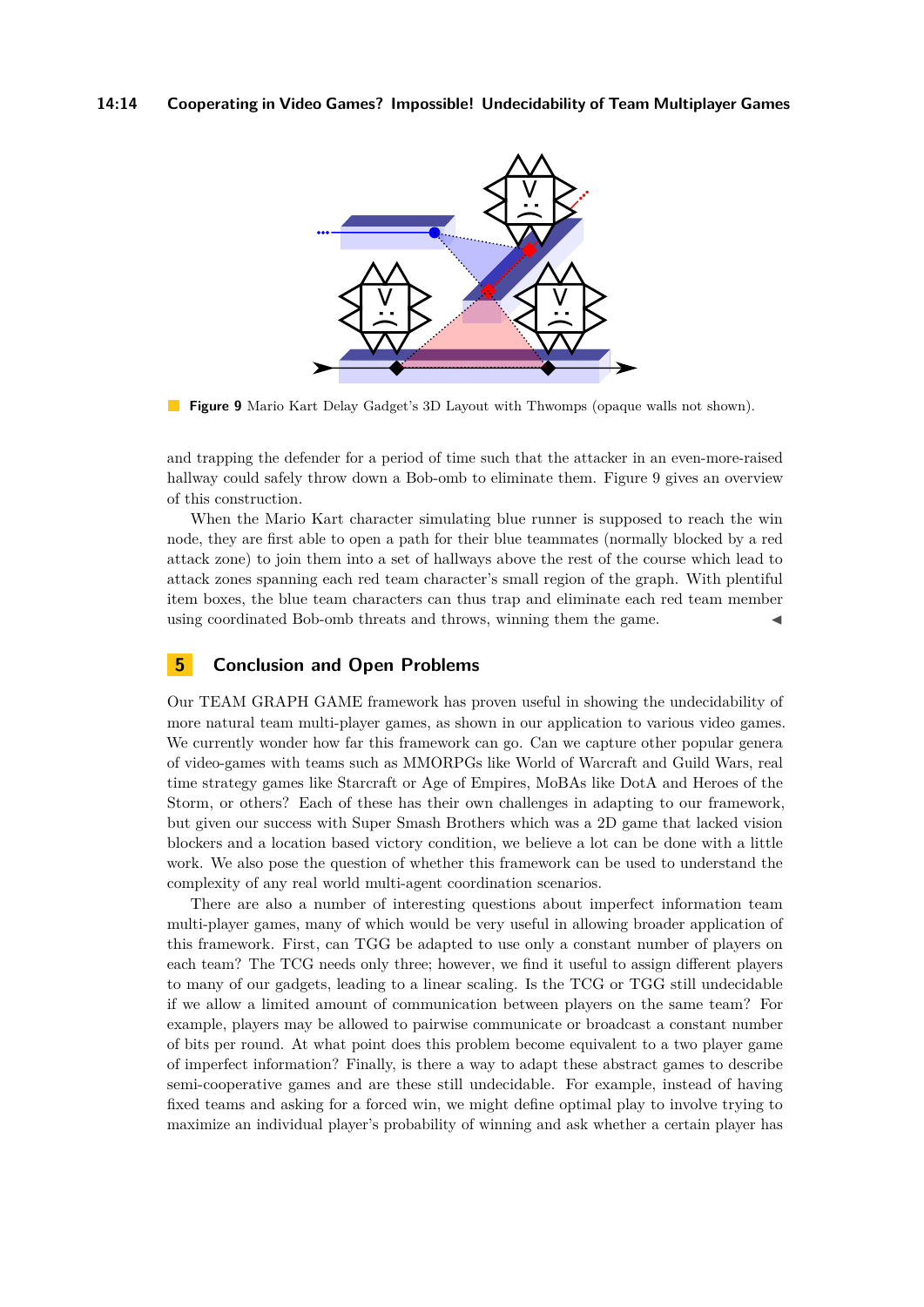a strategy which wins with some fixed probability. If players have some chance of winning by working together but zero chance of winning otherwise, we might be able to force players to simulate teams in such a game.

#### **References**

- <span id="page-14-4"></span>**1** Greg Aloupis, Erik D. Demaine, Alan Guo, and Giovanni Viglietta. Classic Nintendo games are (NP-)hard. In *Proceedings of the 7th International Conference on Fun with Algorithms (FUN 2014)*, Lipari Island, Italy, July 1–3 2014.
- <span id="page-14-11"></span>**2** Jeffrey Bosboom, Erik D Demaine, Adam Hesterberg, Jayson Lynch, and Erik Waingarten. Mario kart is hard. In *Japanese Conference on Discrete and Computational Geometry and Graphs*, pages 49–59. Springer, 2015.
- <span id="page-14-10"></span>**3** Erik D Demaine and Robert A Hearn. Constraint logic: A uniform framework for modeling computation as games. In *Computational Complexity, 2008. CCC'08. 23rd Annual IEEE Conference on*, pages 149–162. IEEE, 2008.
- <span id="page-14-6"></span>**4** Erik D Demaine, Joshua Lockhart, and Jayson Lynch. The computational complexity of portal and other 3d video games. *arXiv preprint arXiv:1611.10319*, 2016.
- <span id="page-14-5"></span>**5** Luciano Guala, Stefano Leucci, and Emanuele Natale. Bejeweled, candy crush and other match-three games are (np-) hard. In *IEEE Conference on Computational Intelligence and Games*, pages 1–8. IEEE, 2014.
- <span id="page-14-8"></span>**6** Linus Hamilton. Braid is undecidable. *arXiv preprint arXiv:1412.0784*, 2014.
- <span id="page-14-0"></span>**7** Robert A. Hearn and Erik D. Demaine. *Games, Puzzles, and Computation*. A. K. Peters, Ltd., Natick, MA, USA, 2009.
- <span id="page-14-1"></span>**8** G. Peterson, J. Reif, and S. Azhar. Lower bounds for multiplayer noncooperative games of incomplete information. *Computers and Mathematics with Applications*, 41(7):957–992, 2001. [doi:10.1016/S0898-1221\(00\)00333-3](http://dx.doi.org/10.1016/S0898-1221(00)00333-3).
- **9** Gary L Peterson and John H Reif. Multiple-person alternation. In *Foundations of Computer Science, 1979., 20th Annual Symposium on*, pages 348–363. IEEE, 1979.
- **10** John H Reif. Universal games of incomplete information. In *Proceedings of the eleventh annual ACM symposium on Theory of computing*, pages 288–308. ACM, 1979.
- <span id="page-14-2"></span>**11** John H Reif. The complexity of two-player games of incomplete information. *Journal of computer and system sciences*, 29(2):274–301, 1984.
- <span id="page-14-7"></span>**12** Matthew Stephenson, Jochen Renz, and Xiaoyu Ge. The computational complexity of angry birds and similar physics-simulation games. 2017.
- <span id="page-14-3"></span>**13** Giovanni Viglietta. Gaming is a hard job, but someone has to do it! *Theory of Computing Systems*, 54(4):595–621, 2014.

# <span id="page-14-9"></span>**A TEAM DFA GAME is Undecidable**

<span id="page-14-12"></span>**► Lemma 7.** *TDG is reducible from and to TCG. Namely,*  $\exists f : \langle D \rangle \rightarrow \langle I \rangle$  *and*  $\exists g : \langle I \rangle \rightarrow \langle D \rangle$ *which map between instances*  $\langle D \rangle$  *of TDG and instances*  $\langle I \rangle$  *of TCG which both preserve the predicate of whether or not the existential team has a forced win.*

**Proof.**

 $\leftarrow$  Consider an instance *I* =  $\langle S, O, k, \Gamma \supset O \cup \{A, B\} \rangle$  of the TCG.

The TDG on the corresponding DFA *D* will directly simulate the TCG on *I*. The state space  $Q(D)$  is the configurations of  $S$  as well as additional counters for input tracking. The first  $\forall$  turn runs *S* without input from the existential team, thus  $q_0(D)$  is the result of immediately applying  $\delta_S$  *k* times (or until termination) from its initial configuration. After that, both games check for termination in the same way (accept states of *S* are win